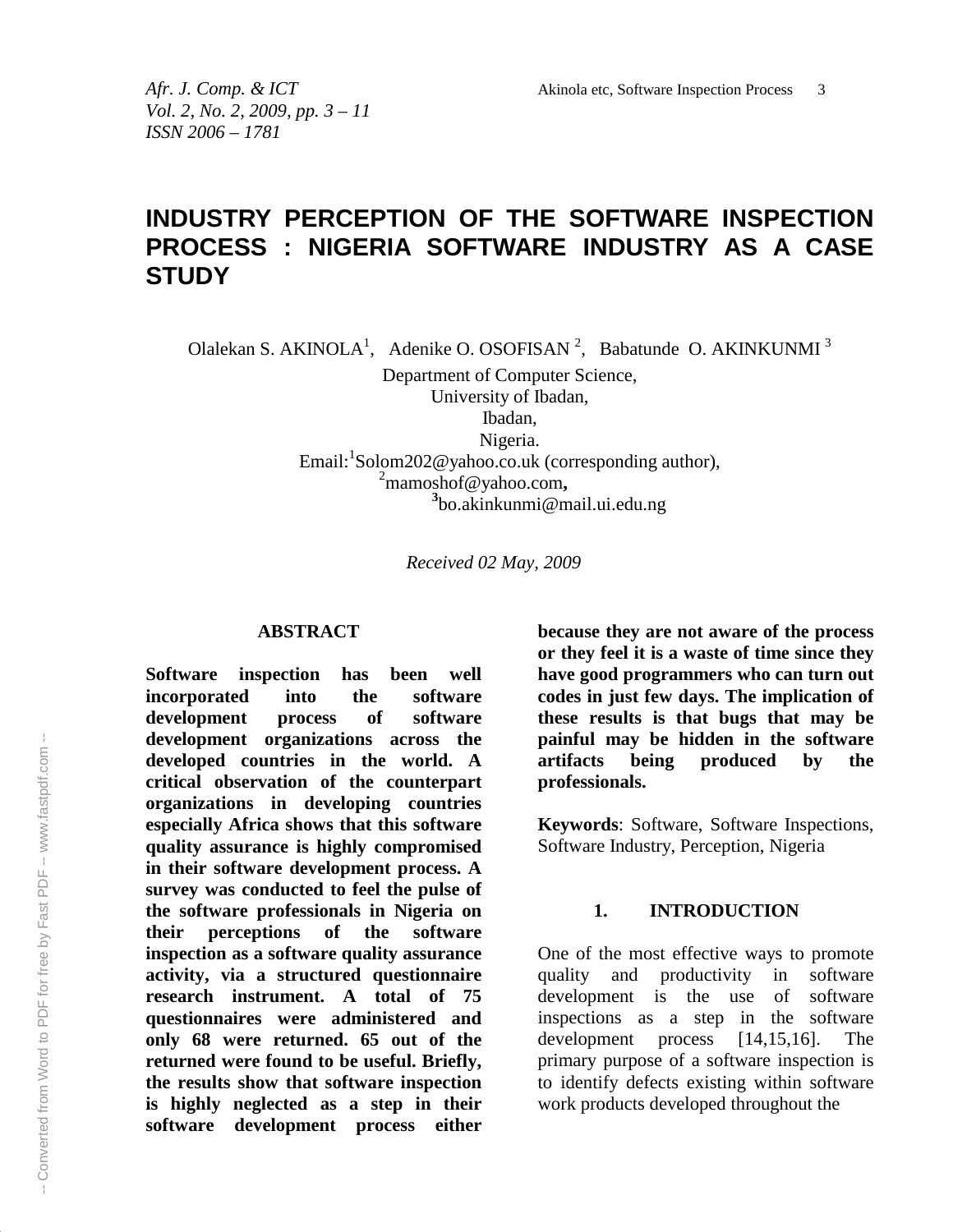development process (e.g., user requirements specifications, design documents, code). It is not only used to correct the defect, but also to evaluate and improve the development process itself. Software inspection is a peer review in which a small group of software developers (usually between 3 to 8) examine another software developer's work [14,16].

As part of the effort to determine the extent to which software inspection as a step in software quality assurance is embraced and included in the software development process of the software development houses in Nigeria, a questionnaire was designed and administered to software developers in some software development houses within our reach in Ibadan and Lagos. Lagos happens to be one of the largest Nigerian commercial centres with majority of software houses sited in the centre [3,13].

A total of 75 questionnaires were administered and only 68 were returned. 65 out of the returned were found to be useful. Three others were either incompletely filled or were found to contain doubtful information. We made sure that only organizations having software development as one of their business areas were contacted for the questionnaire survey. The respondents were systems analysts, designers or programmers who have been in the software development business for at least five years. The data collected were analyzed using Statistical Package for Social Sciences (SPSS) version 12.0. Descriptive statistics such as frequency and simple percentages were used for the interpretation of the data collected. Next, we present the results from the industry survey.

The rest of this paper is as follows. In section 2, we present an overview of software inspection process, while the structure of our questionnaire research instrument is discussed in section 3. In section 4, results from the survey are presented. Discussion of the results are discussed in section 5 and section 6 concludes the paper with some recommendations.

### **2. AN OVERVIEW OF SOFTWARE INSPECTION**

Software quality is the user's perception of how software works. Inspection is one of the methods for ascertaining the quality of software systems throughout the system development lifecycle. Software inspection is an industry-proven type of peer review for detecting and removing defects as early as possible in the software development lifecycle, then reducing rework [7,9,18]. It is actually regarded as an industry's best practice for delivering high-quality software [17]. Prior studies indicate that inspections can detect as little as 20% [6] to as much as 93% [8] of the total number of defects in an artifact (requirement document, design document or code document ) [12].

Starting from the landmark work of Fagan in 1976 to the modern global practice in software inspection, software inspections is made up of six major steps: **planning, overview, preparation, inspection meeting, rework and follow up** [8]. Activities involved in each of these steps have been widely reported in the literatures, for examples, [9,11].

Laitenberger [11] in his survey of software inspection technologies asserts that "One prevalent reason for the use of inspection technology in software projects is the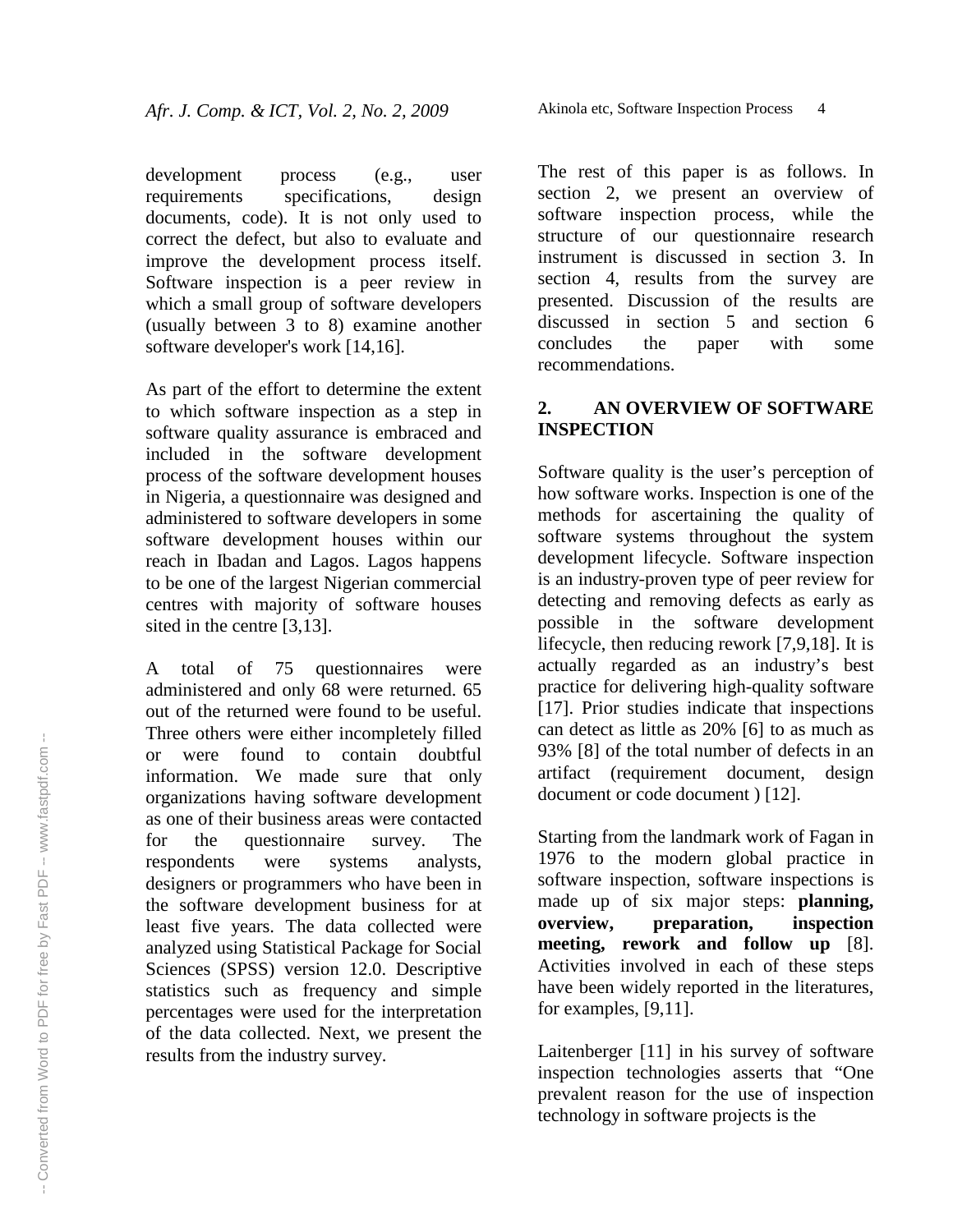inevitability of defects. Even with the best development technologies in place, defects cannot be completely avoided. This stems from the fact that software development is a human-based activity, and, thus, prone to defects. A defect can be characterized as any product anomaly, that is, any deviation from the required quality properties that needs to be tracked and resolved".

In terms of industry acceptance, many works in the literatures establish that software inspection has been duly incorporated into the software development process of software houses especially in the western nations of the world. For instance, [9] reports that software inspections have been adopted for many years by industrial organisations because of their impact on product quality and cost of non-quality. The work of Porter *et al*.,[14] at Lucent Technologies Naperville, USA, Nachiappan *et al*.,[12] at Nortel Networks, Research Triangular Park, NC, USA , and Basili *et al*., [4] at Software Engineering laboratory at NASA suggest that software inspection is widely accepted at industry level.

Chatzigeorgiou and Antoniadis [5] in their article reports that *The number of software organizations that have incorporated formal reviews in their development process is constantly increasing and the belief that efficient inspections cannot only detect defects but also reduce cycle time, increases process visibility, improves programmers' capability and lower costs is spreading*. Tyran [16] and Harjumaa *et al.,* [10] also reports that inspections have gained wide acceptance as a development tactic and can take up to 15 percent of the time allotted to a software project.

Considering the important roles played by software inspection in ascertaining the

quality of software products, we thereby conducted a survey on the perception of and level of adoption of software inspection by the emerging software development houses in Nigeria.

#### **3. RESEARCH INSTRUMENT**

A close – ended structured questionnaire was designed for capturing the data used in this survey. The questionnaire is divided into two sections with a total of ten (10) cogent questions. Information on the biography of the respondents were sought for in section A while the perceptions of the respondents on software inspection as part of the software quality assurance measure were stated in section B. Question numbers 1 to 4 in Table 1 form the section A while question numbers 5 to 10 were in section B. A total of 75 questionnaires were administered and only 68 were returned. 65 out of the returned were found to be useful.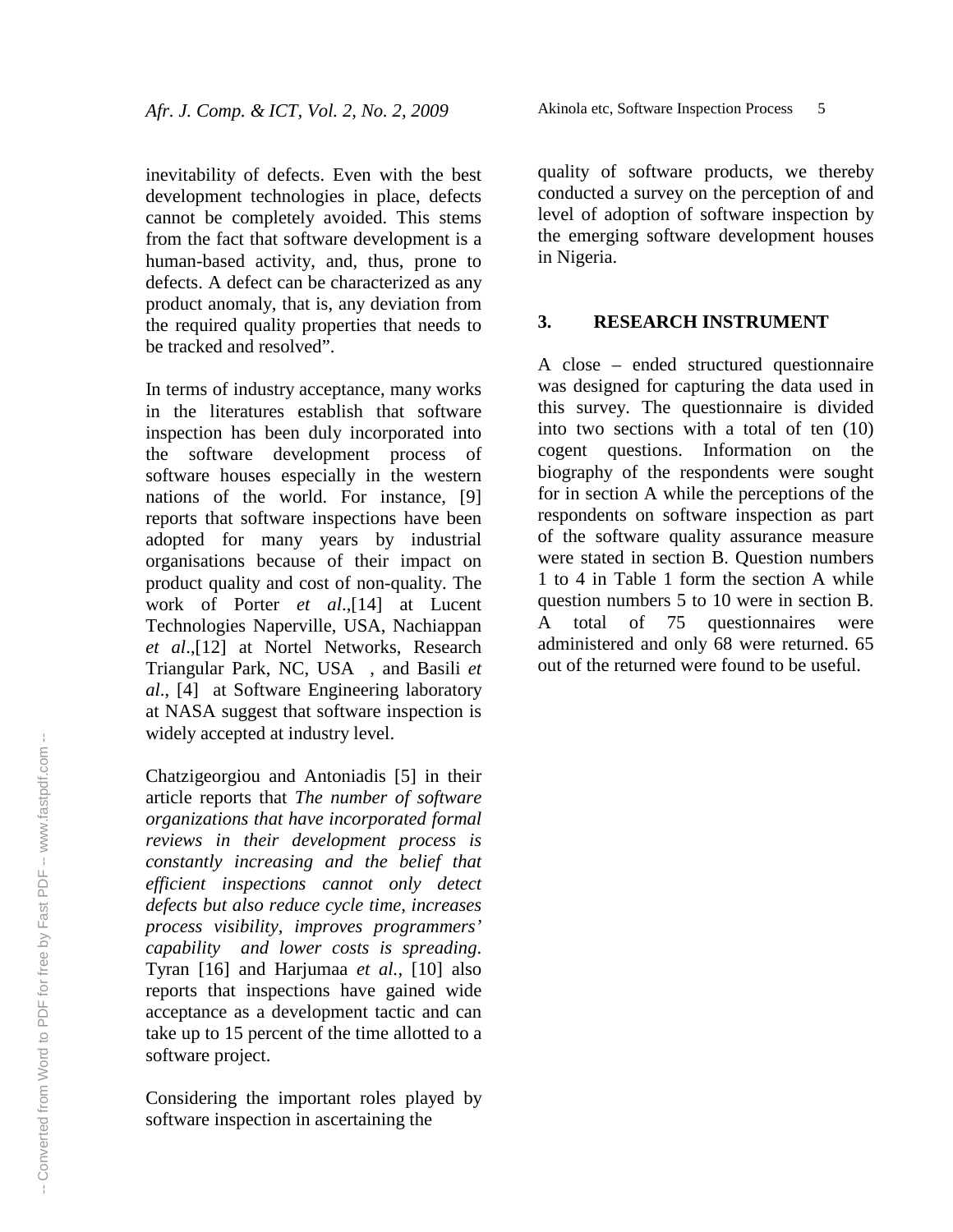## **4. RESULTS**

Figs. 1.1 to 1.10 show the pie charts of the results obtained from the survey study.



#### Akinola etc, Software Inspection Process 6

development business for about 5 years while 32 % said they have been in the industry for between 6 to 10 years. Only a few of them (3%) said they have been in the business for more than 15 years.



## **Fig. 1.1 Major Business concern**

Fig. 1.1 shows that 50% of the software professionals surveyed were into software development. Others engaged in hardware cloning and networking in addition to software development.



## **Fig. 1.3 Number of software developers employed**

Fig. 1.3 shows that 46% of the software developers surveyed said between 6 to 10 professionals were employed by their organizations, while 42% said about 5 professionals were employed by their own organizations.

## **Fig. 1.2 Number of years of operation**

From Fig. 1.2, 49% of the professionals surveyed have been in the software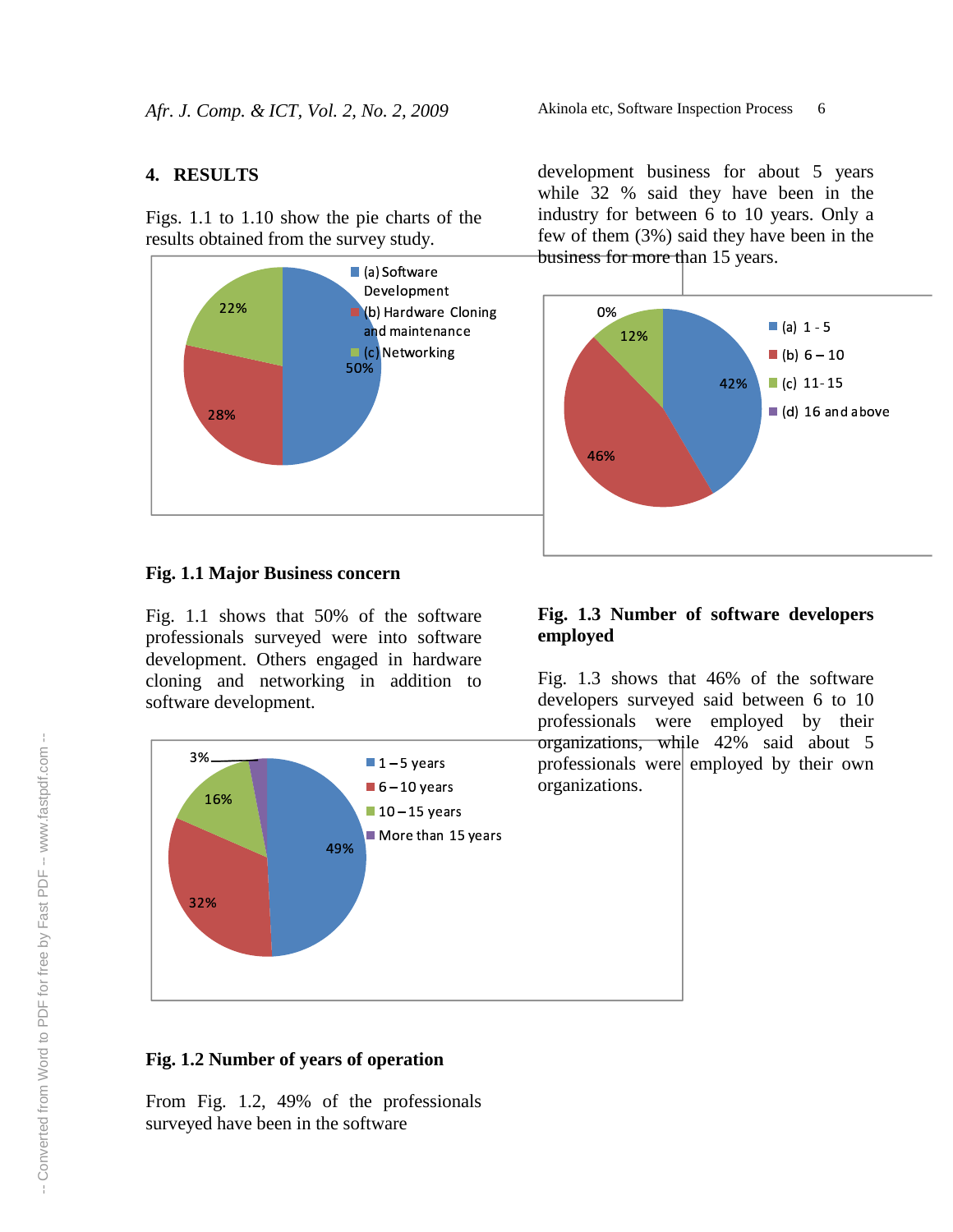

#### **Fig. 1.4 Types of software produced (Tick as many)**

Fig. 1.4 shows that majority (60%) of the software professionals surveyed are into the development of general application software, followed by web applications (34%).



## **Fig. 1.5 Awareness of software inspection as a major part of software development process**

More than half (57%) of the professionals surveyed claimed that they were not aware of software inspection as a major part of software development process (Fig. 1.5). Out of the 43% that claimed the awareness



**Fig. 1.6 Real incorporation of software inspection in the organization's software development process**



#### **Fig. 1.7 Inspection Method(s) adopted**

Fig. 1.7 shows that meetingless (nominal) inspection method, where there is no interaction of inspectors on the software artifact is usually adopted by the fewer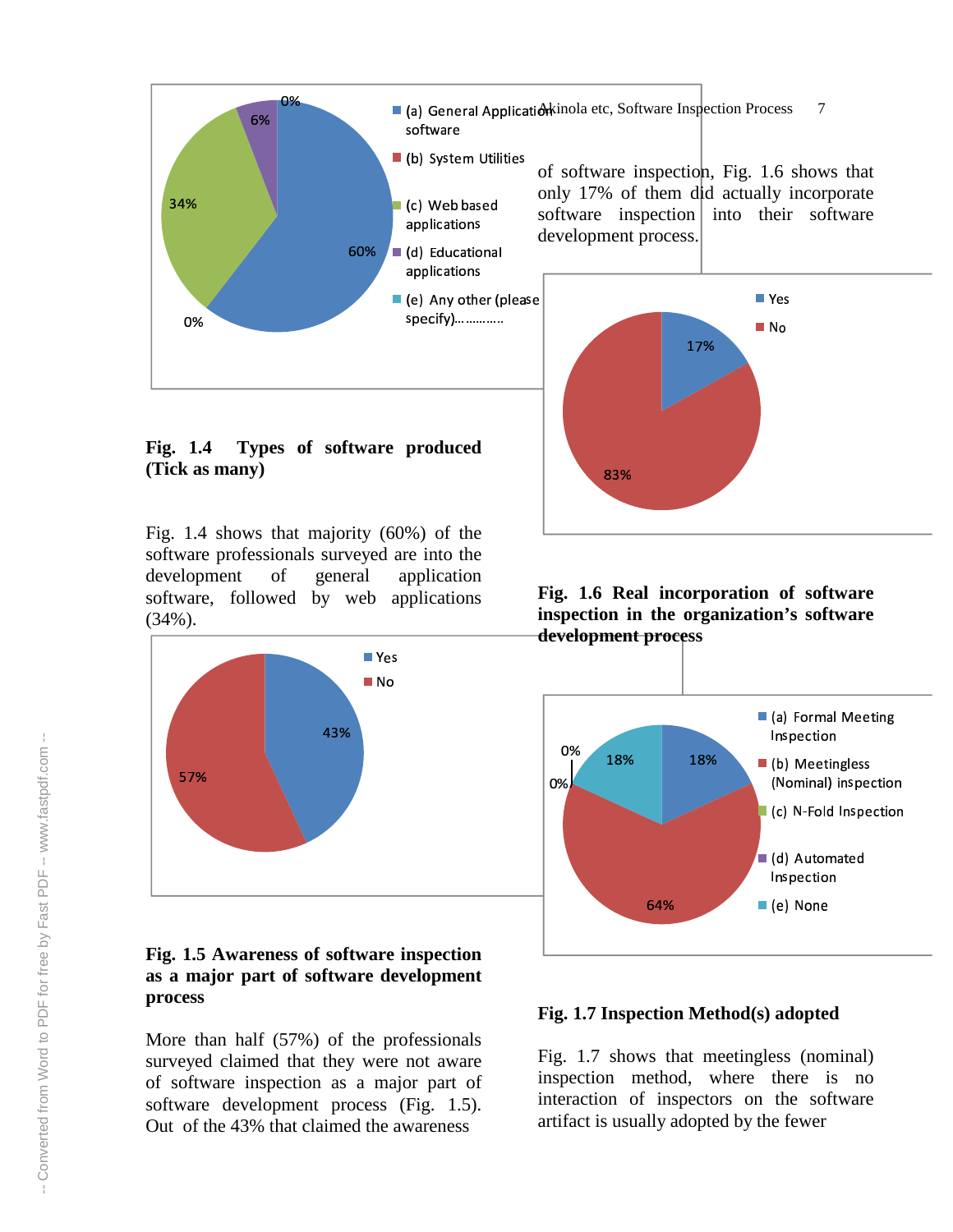practitioners for their inspection exercise (64%).



## **Fig. 1.8 Why inspection is not incorporated**

From Fig. 1.8, 43% of the practitioners were of the opinion that if there are good programmers on ground, there is no need of inspection. 32% said that software inspection step will amount to additional overhead cost for the organization, while 25% believed it is just a waste of time, "*when there are deadlines waiting there for you".*



**Fig. 1.9 How the software process is carried out**

 professionals. Fig. 1.9 shows that in most (82%) of the software houses surveyed, the same set of personnel does the software development process altogether. There were no clear demarcations of roles among the



## **Fig. 1.10 Why Software Inspection should be incorporated into software development process**

Fig. 1.10 shows that the software professionals surveyed agreed to the fact that software inspection is necessary in the development of software because it will enhance productivity (53%) as well as skills (47%) of professionals.

## **5. DISCUSSION**

 $\epsilon$ <sup>ording</sup> Major results from this study show that most of the software houses covered in the survey are about 5 years old  $(49.2%)$  and are into general application software development (80%). The applications they develop are normally targeted to business organizations and possibly educational packages. 44.6% of them are into web application developments, targeted mainly towards the banking sector of the economy.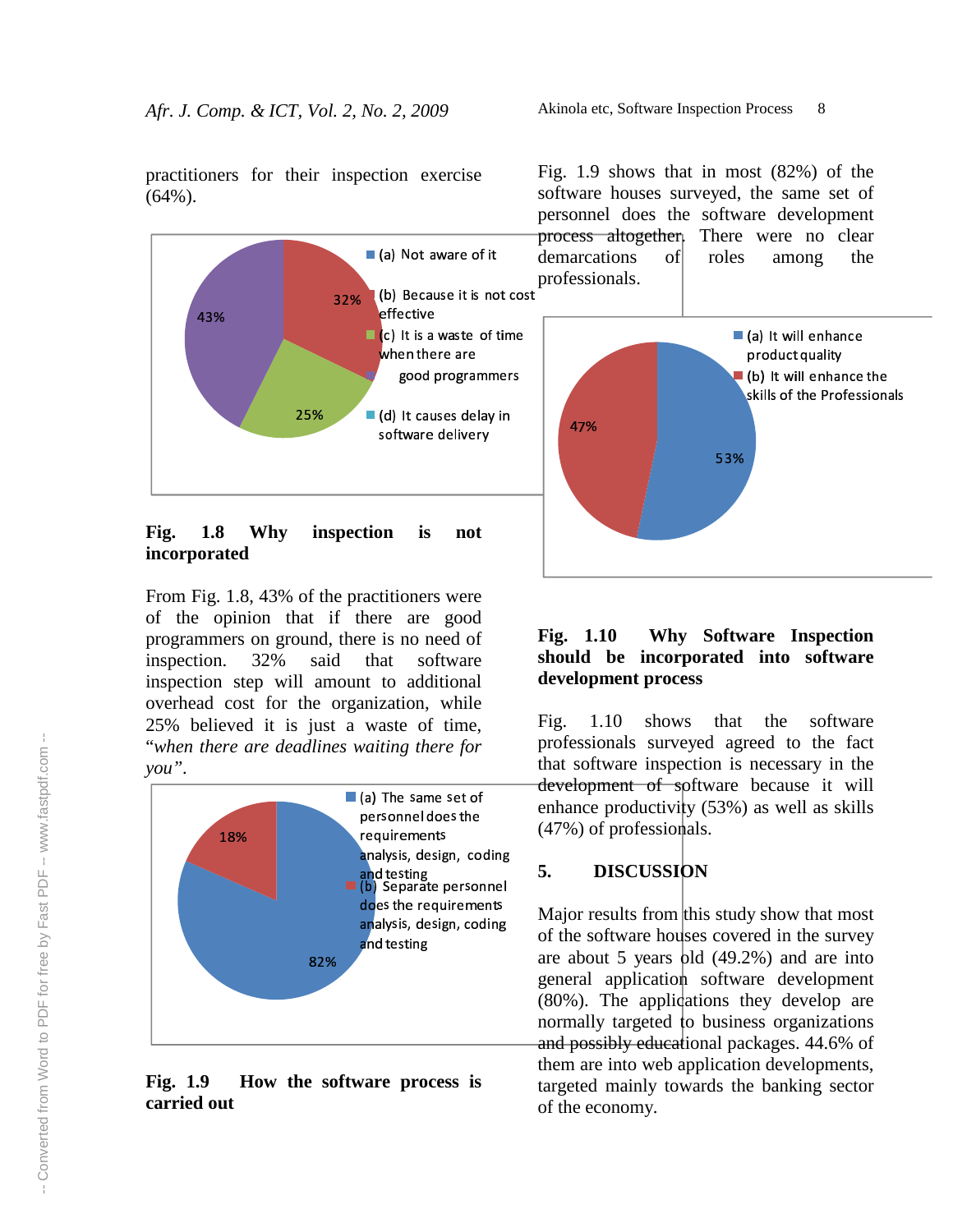Only 43.1% of the organizations surveyed said that they were aware of the software inspection process as part of the major steps to achieve quality in software products; and 16.9% out of the 28 organizations that said they were aware of the process actually incorporate it into their software development process. A critical examination of the results shows that only 2 (3.1%) said they are using the formal meeting inspection method. Further verbal interrogations from these respondents revealed that they actually held regular inspection meetings on their software artifacts (design and code documents) with about 5 professionals.

7 (10.8%) said they use the meetingless inspection method. When they were asked how they do this, they said that the individual programmers will study his/her designs and codes, but may call a colleague to also cross-examine the document for him/her. In order to cross-examine this claim, further results from the study reveals that in most of the organizations covered in the survey, the same set of personnel (81.5%) does all the phases of the software development process (requirements analysis, design, coding and testing).

However, all the software organizations surveyed agree to the fact that the incorporation of software inspection technique will enhance their product quality, professional skills as well as decreasing development costs.

Results from this survey show that majority of the software houses in the country are either not aware of the quality assurance technique or think that *it is just a waste of time.* Their major emphasis is always on "good programmers who can turn out code in just few days". The result also shows that there is no clear delineation of roles for the

software professionals in most of the organizations surveyed. The same set of people does analysis, design, coding and testing on software projects being handled in most of the organizations. This is because most of these organizations have a few number of professionals employed.

Although, a few organizations are beginning to designate some staffers as "testers", they are very few and not many resources are committed to their activities within the organizations. As a matter of fact, some organizations only deploy interns as testers.

Akinkunmi *et al* (2004) had suggested that Nigerian software industry compromises several aspects of the software process, with attendant effect on the quality of the output. The result of this research confirms that position with respect to software inspection.

## **4. CONCLUSION**

Software inspection is an essential constituent of the software quality assurance process. The fact that the software industry in Nigeria does not fully embrace industryacademic collaboration research calls for urgent attention. The industry is characterized with process compromise (not following the process of software development diligently), resistance to measurement and resistance to academic collaborations. To get information on their software projects is not easy. However, we attributed all these problems to the fact the industry is just coming into lime light, and that everybody wants to penetrate the market fast in the country. The result of which might lead to 'software crisis' and low quality turn out for the software products. The industry needs to address this issue urgently.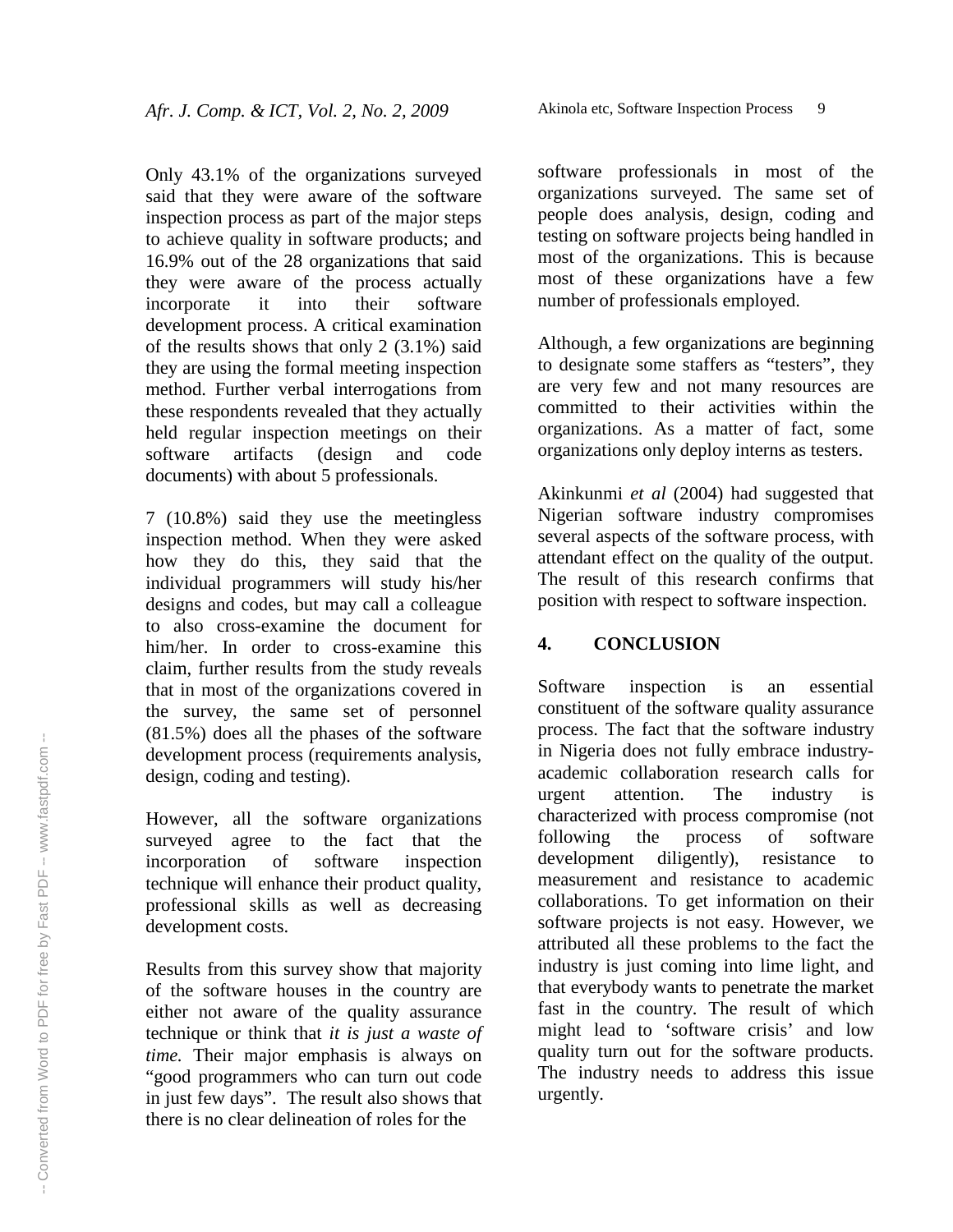#### **R E F E R E N C E S**

- [ 1 ] Adam A. Porter, Lawrence G. Votta, a n d Victor R. **Basili**  $(1995).$ Comparing detection methods for software requirements inspections: A replicated experiment. IEEE Trans. *o n S oft w a r e Engineering*, 21 (Harvey, 1996): 563-575.
- [ 2 ] Akinkunmi, B. O., Akinola, S. O., Olamiti, A. O. and Ajayi, J. F. (2004): Towards an Understanding of the Nigerian Software Process, Proceedings of the 19<sup>th</sup> National Conference of the Nigeria Computer Society (ICADEV 2004), June 2004, Abuja, Nigeria.
- [ 3 ] Akinola S . Olalekan  $(2005),$ "Conducting Empirical Software Engineering Research in Nigeria: The Posing Problems". Proceedings *of ICSE*'05, May 15 – 21, St. Louis, Missouri, USA.
- [ 4 ] Basili, V. R., Zelkowitz, M., McGarry F., Page, J., Waligora, S., and Pajerski, R. (1995). SEL's software process improvement program. IEEE Software, 12(6), pp.  $83 - 87.$
- [ 5 ] Chatzigeorgiou A. and Antoniadis, G (2003), "Efficient Management of Inspections I n Software Development Projects". Information and Software Technology 45(2003),  $671 - 680.$
- [ 6 ] Dow, H. E., and Murphy, J. S. (1994), Detailed product Knowledge is not Required for a Successful Formal Software Inspection. Proc. of *S e v e n t h S oft w a r e Engineering* Process Group Meeting, Boston, MA.
- [ 7 ] Ebenau, Robert G and Strauss, Susan H. (1994). Software Inspection

Process, New York, NY: McGraw-Hill.

- [ 8 ] Fagan, Michael E. (1986), Advances i n Software Inspections, IEEE *Transactions o n S oft w a r e Engineering*, vol. 12, pp. 744 – 751.
- [ 9 ] Filippo Lanubile, Teresa Mallardo and Fabio Calefato (2003). Tool Support fo r Geographically Dispersed Inspection Teams, Software Process Improvement And *P ra c t i c e ,* **8** : 217–231 (DOI: 10.1002/spip.184).
- [10] Harjumaa L., and Tervonen I. (2000), Virtual Software Inspections over the Internet, Proceedings of the *Th i rd* Workshop *o n S oft w a r e Engineering over the Internet, pp.* 30-40.
- [ 1 1 ] Laitenberger Oliver  $(2002),$ A Survey of Software Inspection Technologies, *Handbook o n S oftw a r e Engineering a n d Knowledge Engineering*, vol. II, 2 0 0 2 .
- [ 1 2 ] Nichiappan N., Laurie W., John H., Will S. and Mladen V. (2004), Preliminary Results on Using Static Analysis **Tools** fo r Software Inspection. Proceeding of the  $15^{th}$ *International Symposium o n* Software Reliability (ISSRE'04), pp.  $429 - 439.$
- [ 1 3 ] Nigerian ICT Handbook, Edited by Woherem Evans and Published by Compumetrics Solution Limited, Lagos, Nigeria, pp. 10-18, Nov. 2003.
- [ 1 4 ] Porter A. Adam, Harvey, P. Siy, Carol A. Toman and Lawrence G. Votta (1997). An Experiment to Assess the Cost-Benefits of Code Inspections in Large Scale Software development, IEEE Transactions on